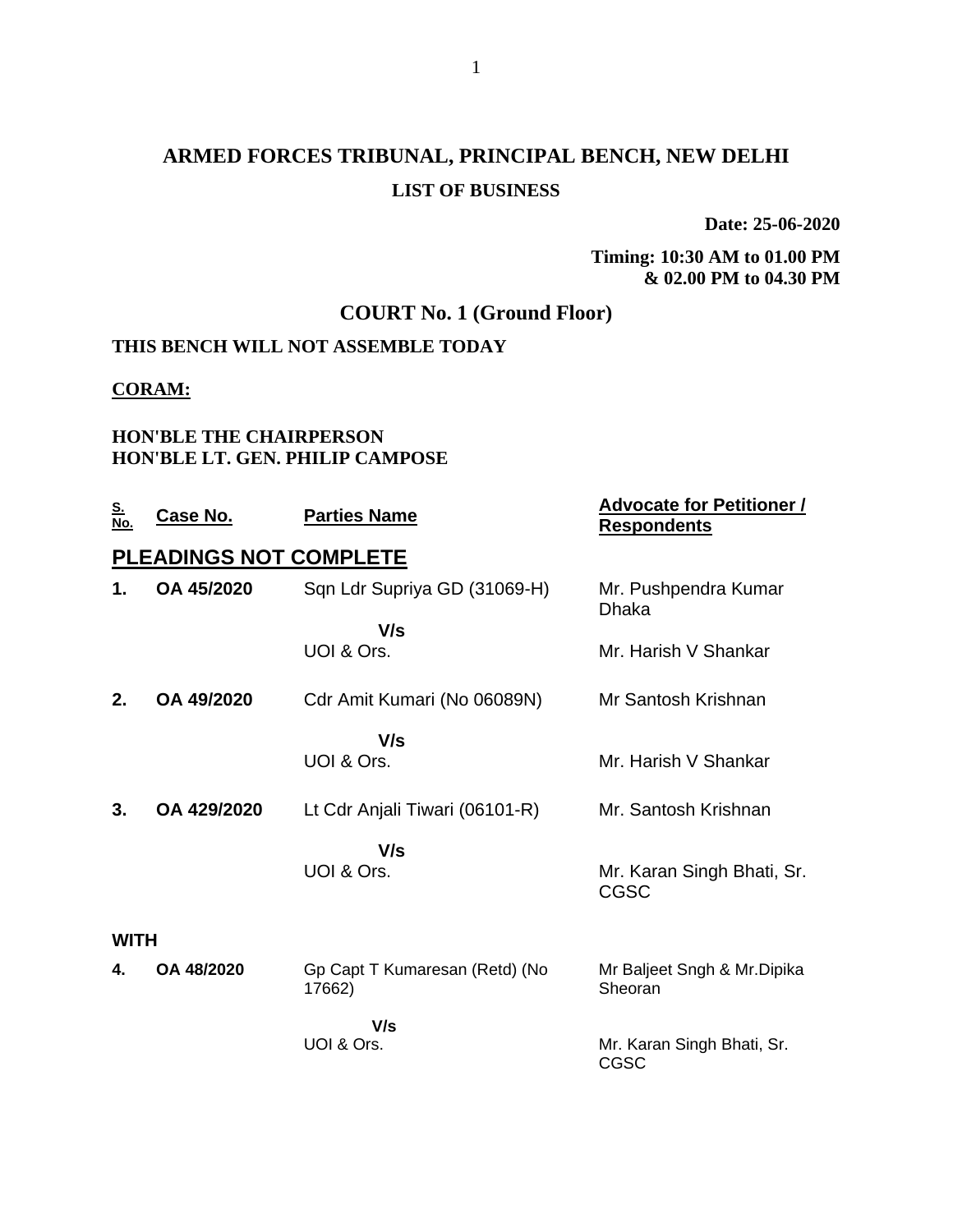# **PLEADINGS COMPLETE**

|             | DATES WILL BE GIVEN BY THE TRIBUNAL OFFICER - ORDERS WILL BE<br><b>UPLOADED ON THE WEBSITE</b> |                                                    |                                           |  |  |
|-------------|------------------------------------------------------------------------------------------------|----------------------------------------------------|-------------------------------------------|--|--|
| 5.          | OA 70/2013                                                                                     | Capt Rakesh Verma                                  | Mr. Sukhjinder Singh                      |  |  |
|             |                                                                                                | V/s<br>UOI & Ors                                   | Mr VS Tomar                               |  |  |
| 6.          | OA 1923/2017                                                                                   | Wg Cdr Bharat Malik (23007-R)                      | Mr. Ajit Kakkar                           |  |  |
|             |                                                                                                | V/s<br>UOI & Ors.                                  | Ms Barkha Babbar                          |  |  |
| <b>WITH</b> |                                                                                                |                                                    |                                           |  |  |
| 7.          | OA 1579/2017<br>with MA                                                                        | Gp Capt AVR Reddy (No.21167-S)                     | Mr. Ajit Kakkar                           |  |  |
|             | 1180/2017                                                                                      | V/s<br>UOI & Ors.                                  | Ms Barkha Babbar                          |  |  |
| <b>WITH</b> |                                                                                                |                                                    |                                           |  |  |
| 8.          | OA 1580/2017                                                                                   | No. 21659-R Gp Capt Praduman<br><b>Kumar Singh</b> | Mr. Ajit Kakkar                           |  |  |
|             |                                                                                                | V/s<br>UOI & Ors.                                  | Ms Barkha Babbar                          |  |  |
| 9.          | OA 403/2019<br>with                                                                            | IC-48474Y Col K R Verma (Retd.)                    | In Person                                 |  |  |
|             | MA 954/2019                                                                                    | V/s<br>UOI & Ors.                                  | Mr. Karan Singh Bhati, Sr.<br><b>CGSC</b> |  |  |
| <b>WITH</b> |                                                                                                |                                                    |                                           |  |  |
| 10.         | OA 534/2019<br>with MA<br>1108/2019                                                            | IC-47544A Col G Sudhir Kumar<br>(Retd.)            | Mr. K R Verma                             |  |  |
|             |                                                                                                | V/s<br>UOI & Ors.                                  | Mr Karan Singh Bhati, Sr<br><b>CGSC</b>   |  |  |
| <b>WITH</b> |                                                                                                |                                                    |                                           |  |  |
|             | 11. OA 535/2019                                                                                | IC-47132Y Col Amit Sood                            | Mr. K R Verma                             |  |  |
|             |                                                                                                | V/s<br>UOI & Ors.                                  | Mr Karan Singh Bhati, Sr<br><b>CGSC</b>   |  |  |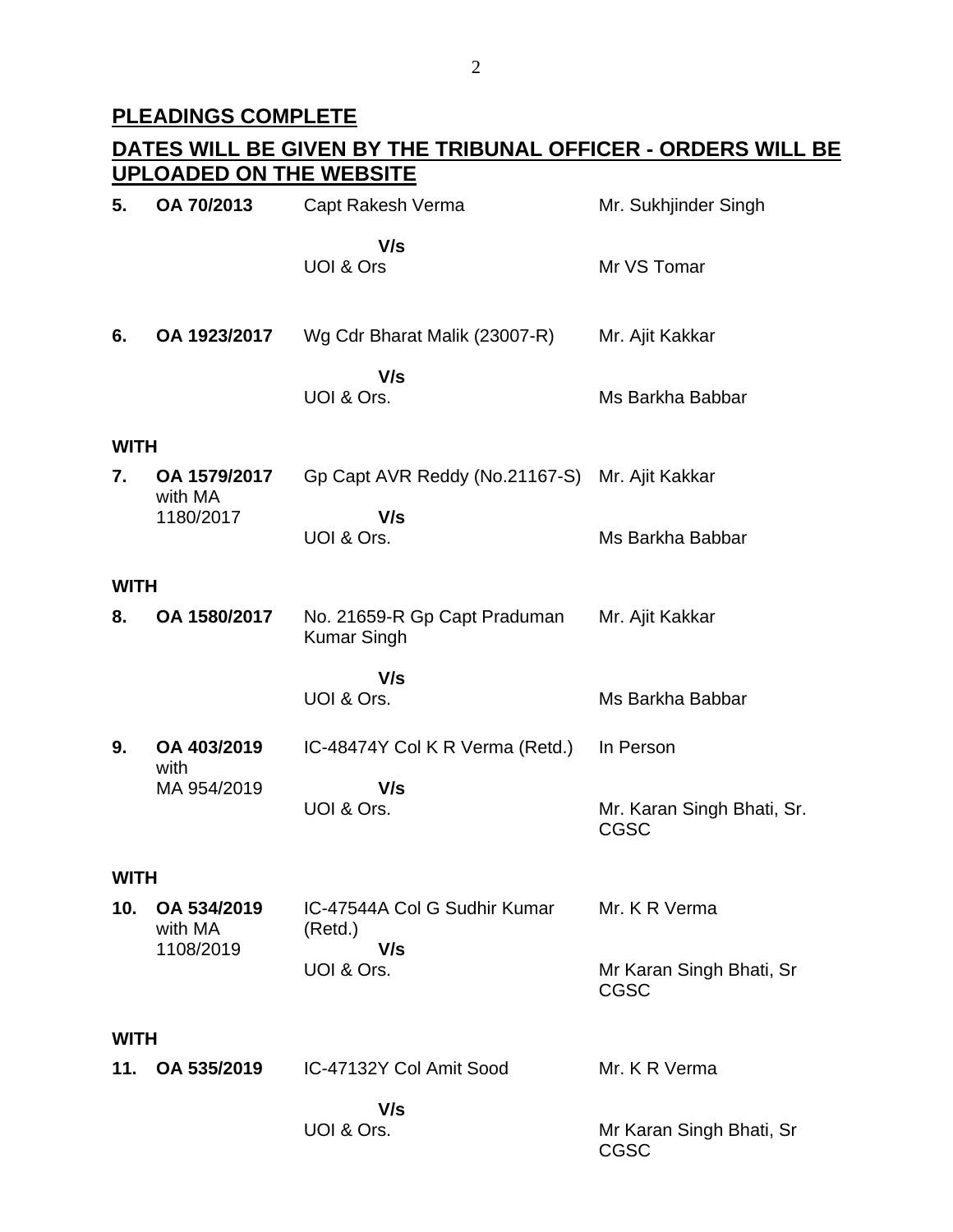| <b>WITH</b> |                                     |                                                          |                                           |
|-------------|-------------------------------------|----------------------------------------------------------|-------------------------------------------|
| 12.         | OA 666/2019<br>with MA<br>1262/2019 | Col Neeraj Dhawan (Retd) (IC<br>41748 W)                 | Mr KR Verma                               |
|             |                                     | V/s<br>UOI & Ors.                                        | Mr. Shyam Narayan                         |
| <b>WITH</b> |                                     |                                                          |                                           |
| 13.         | OA 657/2019<br>with MA<br>1248/2019 | IC-48599W Col P S Manhas (Retd.) Mr. K R Verma<br>V/s    |                                           |
|             |                                     | UOI & Ors.                                               | Mr. V S Tomar                             |
| <b>WITH</b> |                                     |                                                          |                                           |
| 14.         | OA 680/2019<br>with MA              | Col SD Mehta (Retd) (IC 44142 X)                         | Mr KR Verma                               |
|             | 1276/2019                           | V/s<br>UOI & Ors.                                        | Mr. Karan Singh Bhati, Sr.<br><b>CGSC</b> |
| <b>WITH</b> |                                     |                                                          |                                           |
| 15.         | OA 848/2019<br>with MA              | IC-45576K Col VRP Singh (Retd.)<br>V/s                   | Mr. K R Verma                             |
|             | 1493/2019                           | UOI & Ors.                                               | Mr Karan Singh Bhati, Sr<br><b>CGSC</b>   |
| <b>WITH</b> |                                     |                                                          |                                           |
| 16.         | OA 895/2019<br>with MA              | Col KP Singh (Retd) (IC47552Y)<br>V/s                    | Mr. KR Verma                              |
|             | 1542/2019                           | UOI & Ors.                                               | Mr Karan Singh Bhti, Sr<br><b>CGSC</b>    |
| <b>WITH</b> |                                     |                                                          |                                           |
| 17.         | OA 2069/2019<br>with                | Col RS Dudee (Retd) IC-47908F)                           | Mr K R Verma                              |
|             | MA 2974/2019                        | V/s<br>UOI & Ors.                                        | Mr. S P Sharma                            |
| <b>WITH</b> |                                     |                                                          |                                           |
| 18.         | OA 193/2020<br>with MA<br>206/2020  | Col Dharamveer Singh (Retd) (IC- Mr K R Verma<br>45937X) |                                           |
|             |                                     | V/s<br>UOI & Ors.                                        | Dr. Vijendra Singh Mahndiyan              |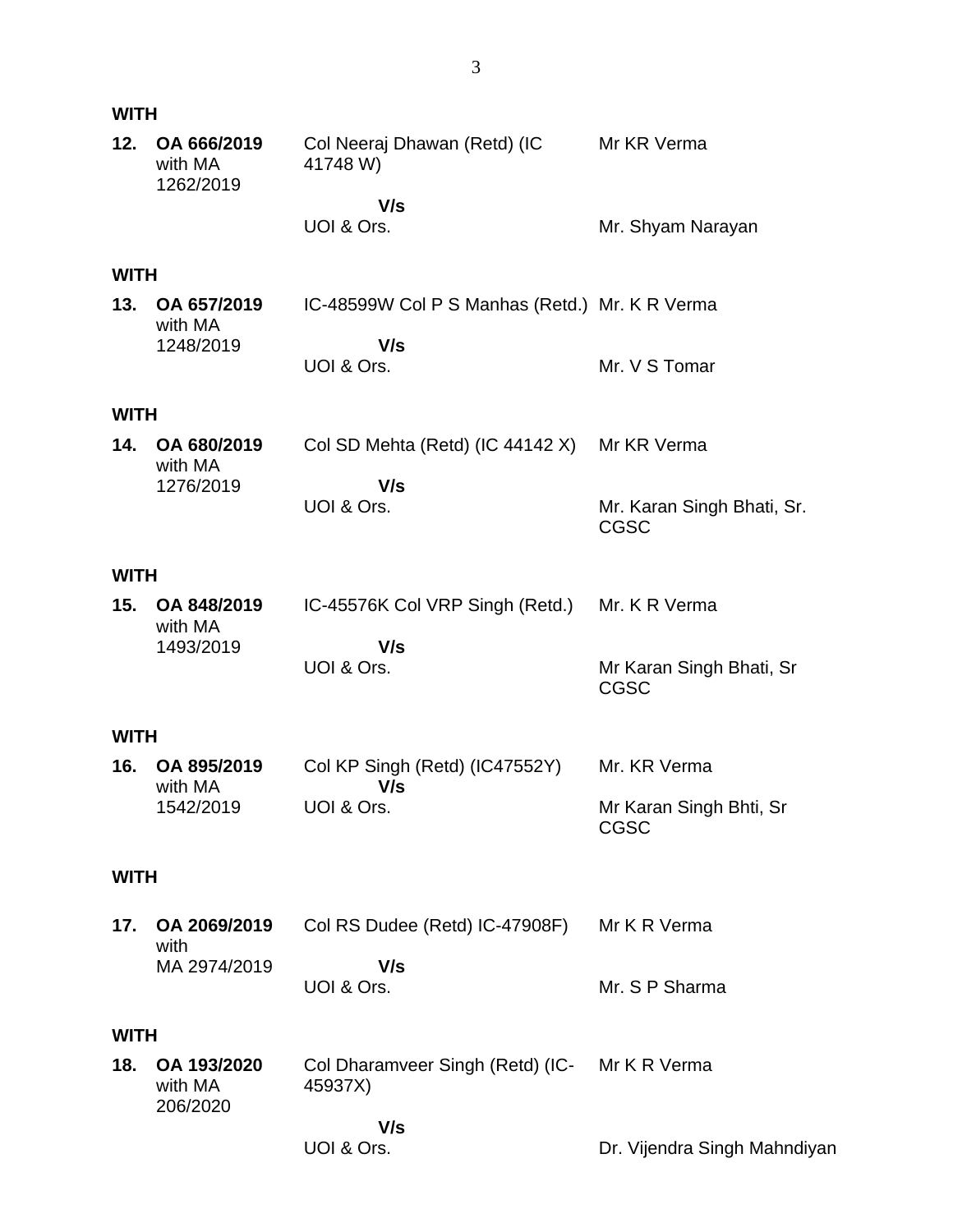| <b>WITH</b> |                             |                                         |                                 |
|-------------|-----------------------------|-----------------------------------------|---------------------------------|
| 19.         | OA 195/2020<br>with MA      | Col JS Dalal (Retd) (IC-42932N)         | Mr K R Verma                    |
|             | 208/2020                    | V/s<br>UOI & Ors.                       | Dr. Vijendra Singh Mahndiyan    |
| <b>WITH</b> |                             |                                         |                                 |
| 20.         | OA 196/2020                 | Col KK Nair (IC-49337M)                 | Mr K R Verma                    |
|             |                             | V/s<br>UOI & Ors.                       | Ms. Barkha Babbar               |
| <b>WITH</b> |                             |                                         |                                 |
| 21.         | OA 202/2020                 | IC-47521Y Col N S Tomar (Retd.)         | Mr. K R Verma                   |
|             |                             | V/s<br>UOI & Ors.                       | Dr Vijendra Singh Mahndiyan     |
| <b>WITH</b> |                             |                                         |                                 |
| 22.         | OA 288/2020<br>with MA      | IC-41703W Col Narinder Singh<br>(Retd.) | Mr. K R Verma                   |
|             | 376/2020                    | V/s<br>UOI & Ors.                       | Dr. Vijendra Singh Mahndiyan    |
|             |                             |                                         |                                 |
| <b>WITH</b> |                             |                                         |                                 |
| 23.         | OA 5/2020<br>with MA 4/2020 | IC-40848P Col APS Johal (Retd.)<br>V/s  | Mr. K R Verma                   |
|             |                             | UOI & Ors.                              | Ms Jyotsna Kaushik              |
| 24.         | OA 830/2019                 | Wg Cdr Sujeet Gupta (23025-T)           | Mr. Ajit Kakkar & Associates    |
|             | with<br>MA 1468/2019        | V/s                                     |                                 |
|             |                             | UOI & Ors.                              | Dr. Vijendra Singh Mahndiyan    |
| 25.         | OA 1337/2019<br>with        | Sep Vijay Kumar (No 9099842 Y)          | Mr Janak Raj Rana & IS<br>Yadav |
|             | MA 45/2020                  | V/s<br>UOI & Ors.                       | Ms Jyotsna Kaushik              |
| 26.         | OA 1426/2019                | Gp Capt DK Vats (NO 22545S)             | Mr. Ajit Kakkar                 |
|             |                             | V/s<br>UOI & Ors.                       | Mr. Neeraj, Sr. CGSC            |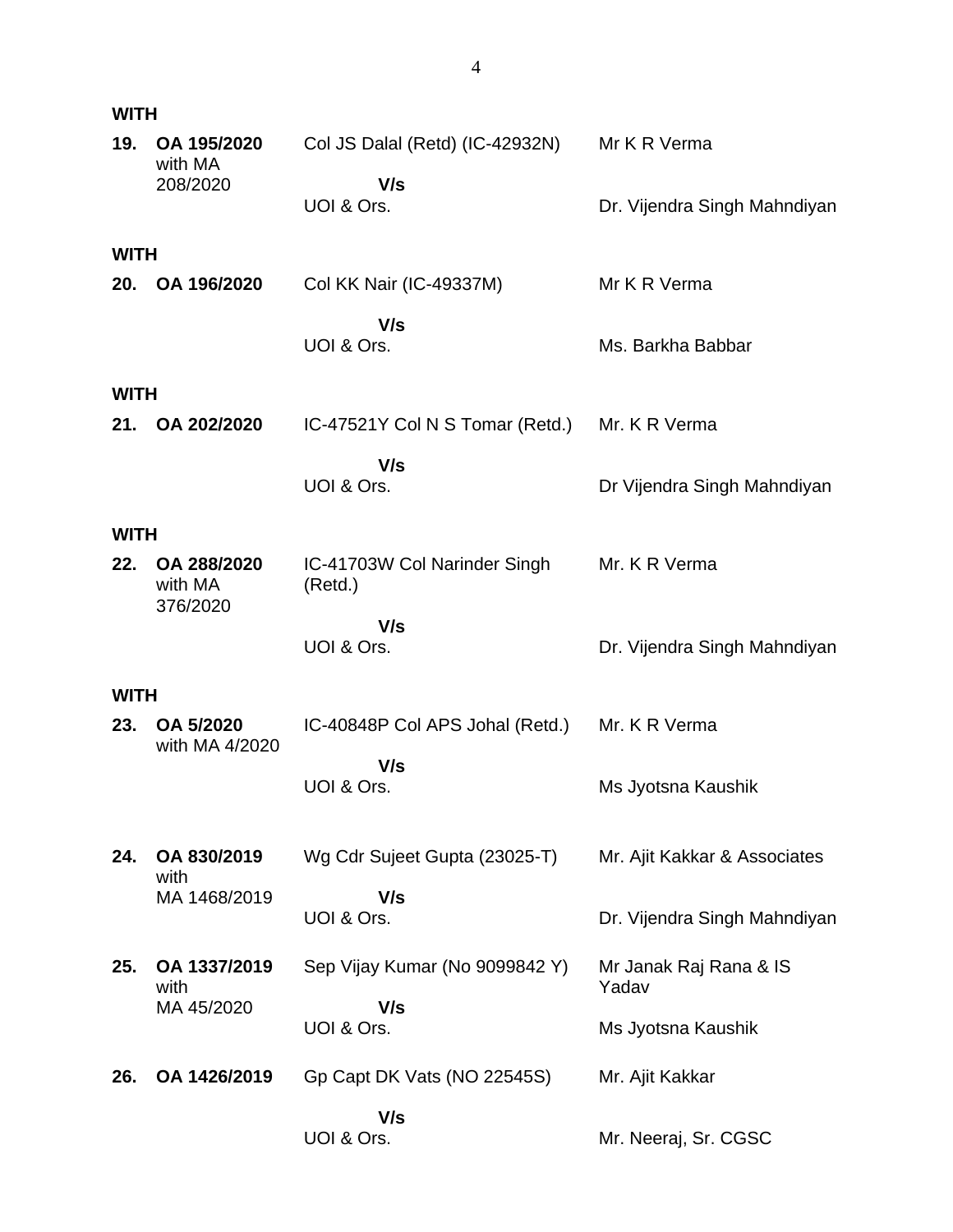**27. OA 1968/2019** with MA 2843/2019 Ex Sub & Hony Lt Man Singh (JC 490498 X)  **V/s** Mr JP Sharma & Associates

UOI & Ors.

Mr Anil Gautam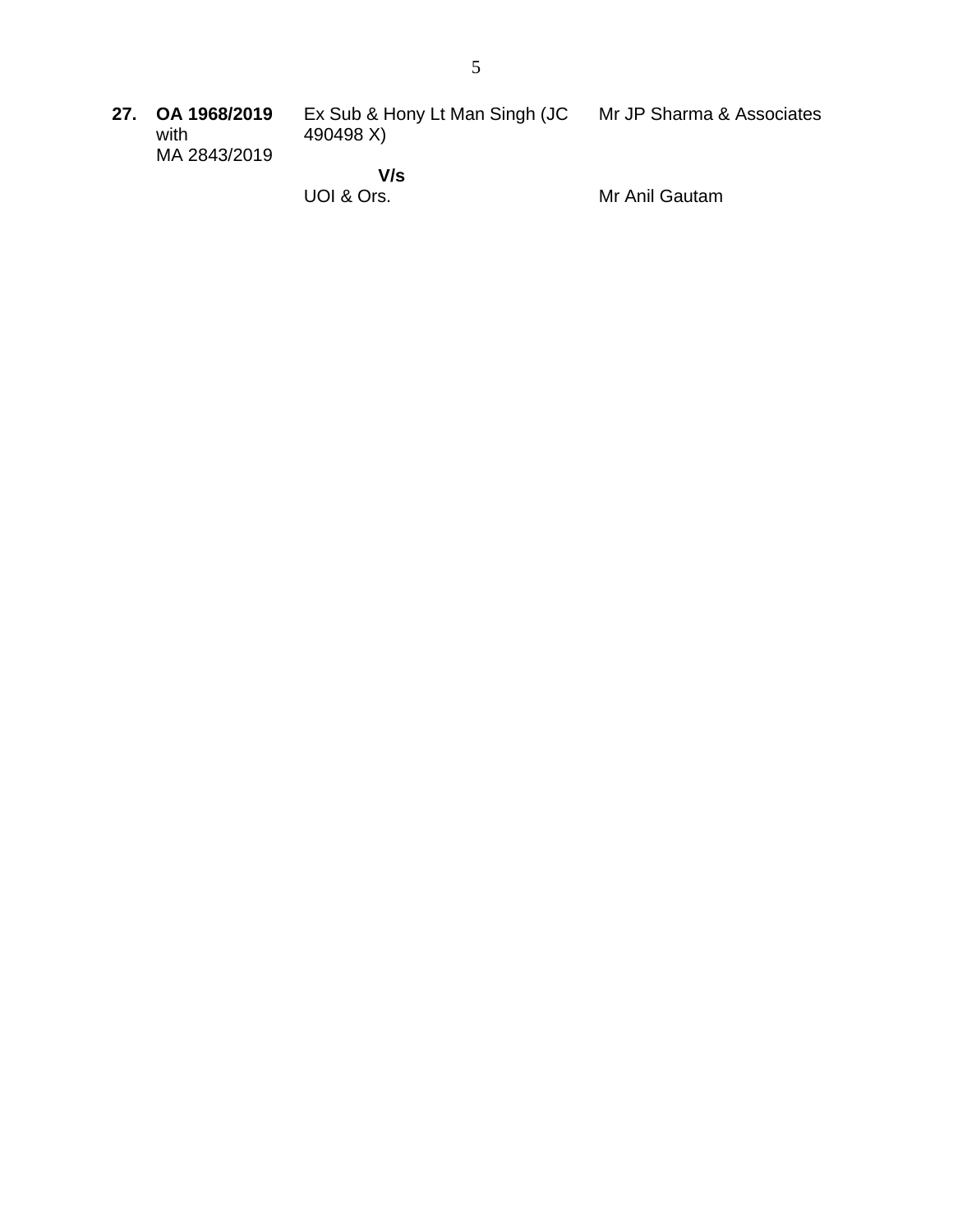# **ARMED FORCES TRIBUNAL, PRINCIPAL BENCH, NEW DELHI LIST OF BUSINESS**

**Date: 25-06-2020**

**Timing: 10:30 AM to 01.00 PM & 02.00 PM to 04.30 PM**

## **COURT No. 2 (Ground Floor)**

#### **CORAM:**

#### **HON'BLE MS. JUSTICE SUNITA GUPTA HON'BLE AIR MARSHAL B.B.P. SINHA**

| <u>S.<br/>No.</u> | <u>Case No.</u>      | <b>Parties Name</b>                                                                     | <b>Advocate for Petitioner /</b><br><b>Respondents</b>           |
|-------------------|----------------------|-----------------------------------------------------------------------------------------|------------------------------------------------------------------|
|                   | <b>For Judgement</b> |                                                                                         |                                                                  |
| 1.                | OA 790/2017          | Ex MWO Satish Kumar                                                                     | Mr. Praveen Kumar                                                |
|                   |                      | V/s<br>UOI & Ors.                                                                       | Ms Barkha Babbar                                                 |
| 2.                | OA 1077/2017         | Ex Hav/Clk Ashok Kumar                                                                  | Mr JP Sharma                                                     |
|                   |                      | V/s<br>UOI & Ors.                                                                       | Mr SP Sharma                                                     |
| 3.                | OA 507/2018          | Smt. Savitri Devi Wd/o Ex NAOMI Late Mr. A K Trivedi & Yogesh<br>Manoj Kumar No.169704T | Sharma                                                           |
|                   |                      | V/s<br>UOI & Ors.                                                                       | Mr. Tarunvir Singh Khehar                                        |
| 4.                | OA 557/2018<br>with  | Smt. Usha Sharma Wd/o No.685273<br>Late Sgt Vijay Kumar Singh                           | Ms. Archana Ramesh                                               |
|                   | MA 411/2018          | V/s<br>UOI & Ors.                                                                       | Dr Vijendra Singh Mahndiyan                                      |
| 5.                | OA 507/2019          | IC 48282F Brig TC Malhotra<br>V/s                                                       | Ms. Neela Gokhale/Ilam<br>Paridi/Shardha Agrawal                 |
|                   |                      | UOI & Ors.                                                                              | Mr. Karan Singh Bhati Sr. CGSC<br>& Mr. Anand Kumar (Intervenor) |
|                   |                      |                                                                                         |                                                                  |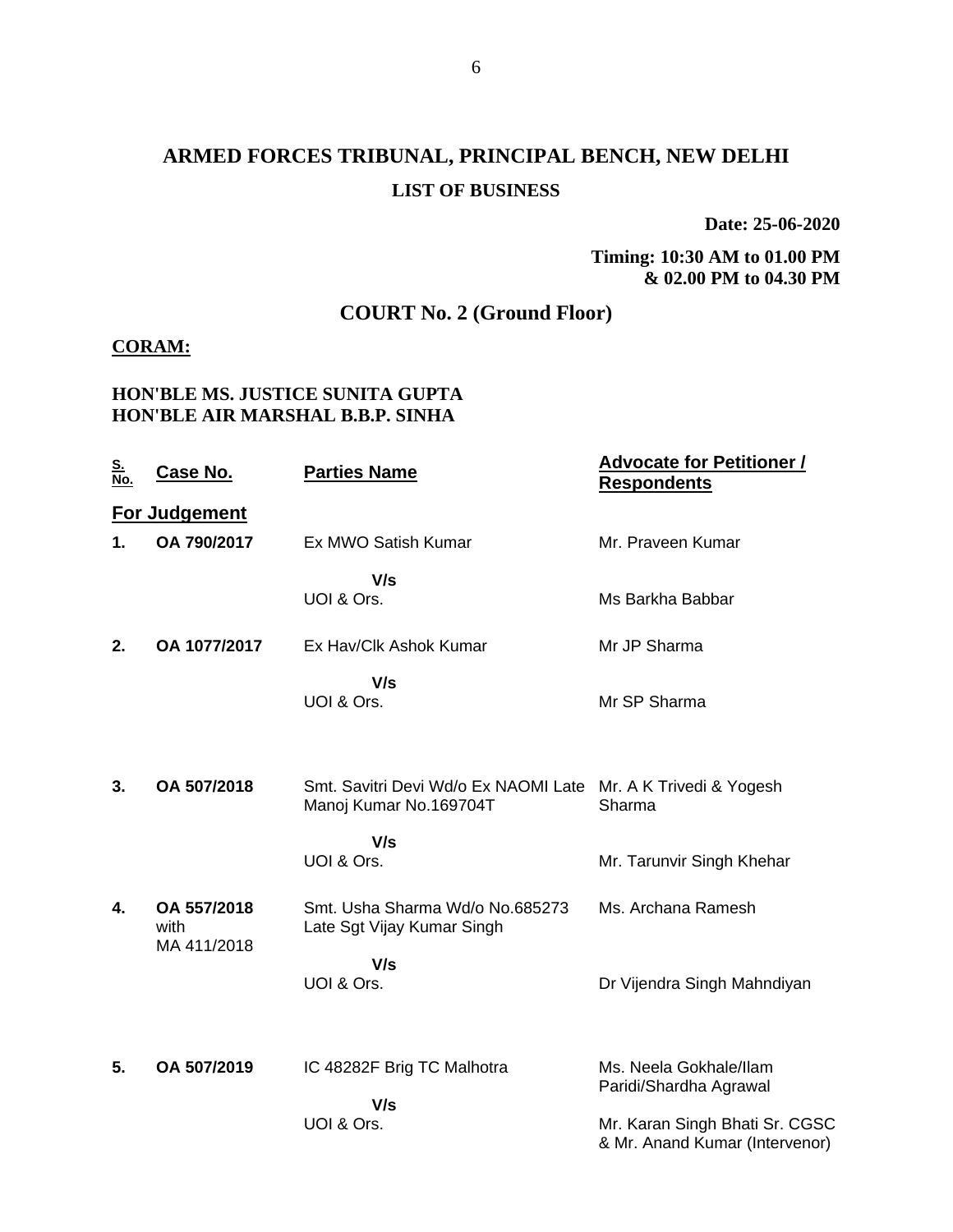**For Clarifications**

| 6.  | OA 967/2018<br>with<br>MA 872/2018   | No. 619260-B Ex Cpl Shyam Singh<br>Gore          | Mr Praveen Kumar           |
|-----|--------------------------------------|--------------------------------------------------|----------------------------|
|     |                                      | V/s<br>UOI & Ors.                                | Mr. Rajesh Kumar Das       |
| 7.  | OA 1278/2018<br>with<br>MA 1248/2018 | Ex MCEAP-II Anil Kumar Kudipudi<br>(No 197585-H) | Mr Praveen Kumar           |
|     |                                      | V/s<br>UOI & Ors.                                | Mr. S P Sharma             |
|     | <b>ADMISSION MATTERS</b>             |                                                  |                            |
| 8.  | OA 657/2020<br>with                  | Ex Sgt Chitranjan Kumar (776612-B)               | Mr. Ved prakash            |
|     | MA 792/2020                          | V/s<br>UOI & Ors.                                | None                       |
| 9.  | OA 658/2020<br>with                  | 14565003-A Ex Hav Mahabir Singh                  | Mr. Virender Singh Kadian  |
|     | MA 793/2020                          | V/s<br>UOI & Ors.                                | None                       |
| 10. | OA 659/2020                          | Ex Sep Mukesh Chandra Jha<br>$(1480004-L)$       | Mr Ved Prakash             |
|     |                                      | V/s<br>UOI & Ors.                                | None                       |
| 11. | OA 660/2020                          | Ex POA (AH) Pramod Kumar Pathak<br>(No.210017-N) | Mr. Ved Prakash            |
|     |                                      | V/s<br>UOI & Ors.                                | None                       |
| 12. | OA 661/2020                          | Ex RPO Vinoy Kumar (No.210558-T)                 | Mr Ved Prakash             |
|     |                                      | V/s<br>UOI & Ors.                                | None                       |
| 13. | OA 662/2020                          | Ex LME Surendra Kumar (No 139920-<br>A)          | Mr Ved Prakash             |
|     |                                      | V/s<br>UOI & Ors.                                | None                       |
| 14. | OA 663/2020                          | No. 14369569-F Ex Gnr Raj Kumar                  | Mr. JP Sharma & Associates |
|     |                                      | V/s<br>UOI & Ors.                                | None                       |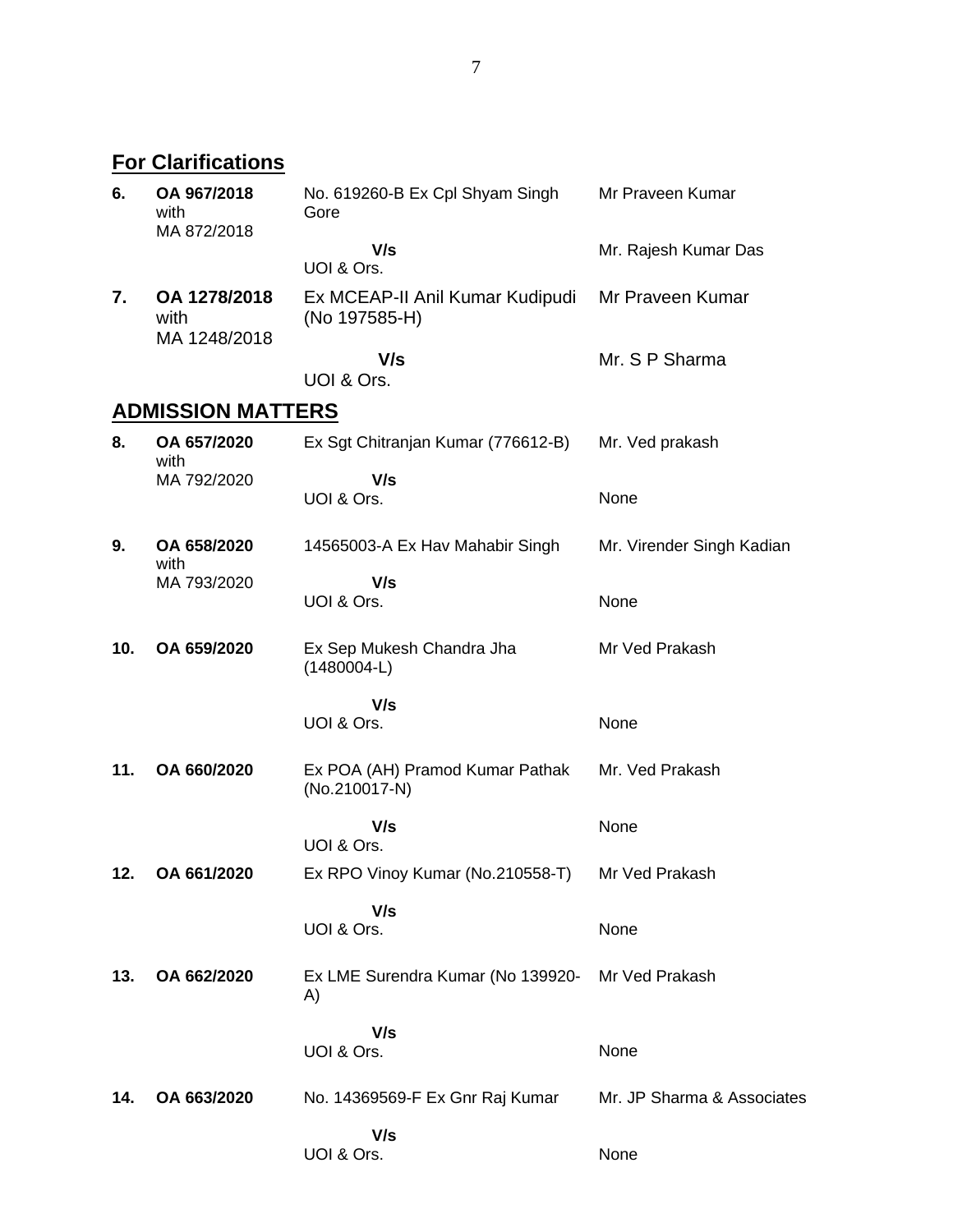**15. OA 670/2020** with MA 798/2020 6457201 Ex Sep Harinder Singh  **V/s** UOI & Ors. Mr. VS Kadian & Mr. Pardeep Singh Nandal None **16. OA 671/2020** with MA 799/2020 JC-244666H Ex Nb Ris Bijai Bahadur Singh  **V/s** UOI & Ors. Mr. Virender Singh Kadian None **17. OA 672/2020** with MA 800/2020 Smt. Guddi Bisht Wd/O Late Hav Puran Chandra Singh Bisht (1278283- Y)  **V/s** UOI & Ors. Mr. Virender Singh Kadian None **18. OA 673/2020** with MA 802/2020 681565-T Ex JWO Ravindra Bhaskarao Jadhav  **V/s** UOI & Ors. Mr. Virender Singh Kadian None **19. OA 674/2020** 14541809F EX Hav (Hony Nb Sub) Niranjan Prasad Sharma  **V/s** UOI & Ors. Mr. Virender Singh Kadian None **20. OA 675/2020** 210736Y Ex LCOM (TAC) Anil Kumar  **V/s** UOI & Ors. Mr. Virender Singh Kadian None **21. OA 676/2020** IC-53605H Lt Col Dalel Singh (Retd)  **V/s** UOI & Ors. Mr. V S Kadian None **22. OA 677/2020** 717108-T Ex JWO Shiv Shankar Yadav  **V/s** UOI & Ors. Mr. Virender Singh Kadian **None 23. OA 2331/2019** Ex Sub SKT Satya Prakash Saxena Mr Amit Kumar & Associates (JC 730305 F)  **V/s** UOI & Ors. Mr Anil Gautam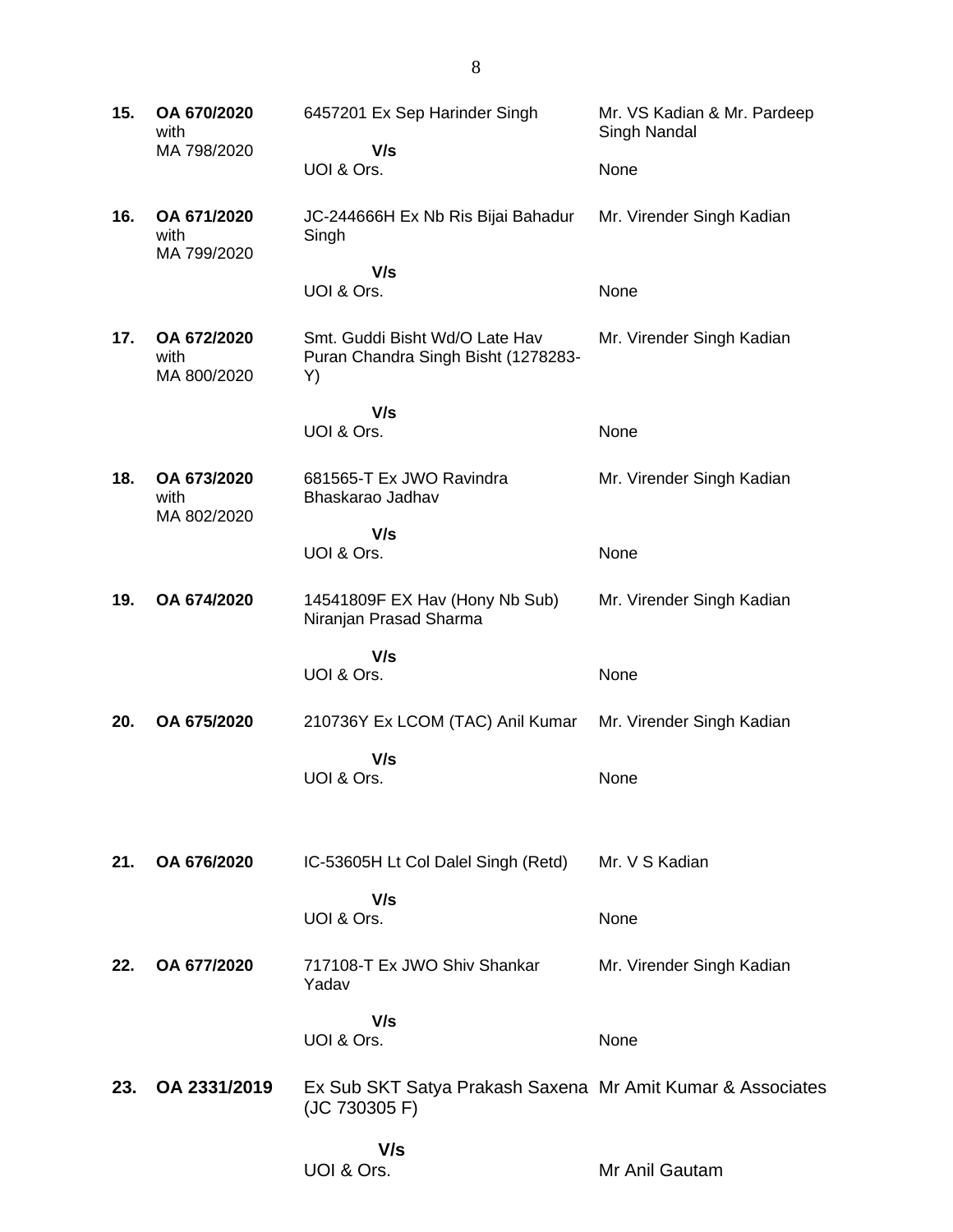| 24. | OA 400/2020                                          | Col AK Nair (Retd) (IC 38063 M)                                 | Ms Archana Ramesh                         |
|-----|------------------------------------------------------|-----------------------------------------------------------------|-------------------------------------------|
|     |                                                      | V/s<br>UOI & Ors.                                               | Dr Vijendra Singh Mahndiyan               |
|     | <b>MA (EXECUTION)</b>                                |                                                                 |                                           |
| 25. | MA 2504/2019<br>ın                                   | Maj Pankaj Kulshrestha (Retd) (IC- Ms Sangeeta Tomar<br>48138M) |                                           |
|     | OA 710/2019                                          | V/s<br>UOI & Ors                                                | Ms Barkha Babbar                          |
| 26. | MA 2997/2019<br>$\mathsf{I}$                         | Dfr Rajpal (Retd) (No 1082926 Y)<br>V/s                         | Mr Indra Sen Singh &<br>Abhishek Singh    |
|     | OA 311/2015                                          | UOI & Ors                                                       | Mr. Prabodh Kumar                         |
| 27. | MA 791/2020<br>ın                                    | 49314L Col Anil Kumar Gupta (Retd)                              | Mr. SS Pandey                             |
|     | OA 2395/2019                                         | V/s<br>UOI & Ors.                                               | Mr. Harish V Shankar                      |
| 28. | MA 801/2020<br>in<br>OA 1086/2016                    | Ex Hav Krishana Kumar Gaurh<br>(4063303H)                       | Mr. Mohan Kumar & Associates              |
|     |                                                      | V/s<br>UOI & Ors.                                               | Mr. Avdhesh Kumar Singh                   |
|     | <u>MA (OTHERS)</u>                                   |                                                                 |                                           |
| 29. | MA 788/2020<br>in                                    | Ex Hav Bhupinder Singh Bhadwal<br>(4275164 A)                   | Mr Ajit Kakkar & Associates               |
|     | OA (Appeal)<br>388/2020                              | V/s                                                             |                                           |
|     |                                                      | UOI & Ors                                                       | Mr. Karan Singh Bhati, Sr.<br><b>CGSC</b> |
| 30. | MA 789/2020 &<br>MA 790/2020<br>in                   | No. 14479612 Ex Hav Prakash Singh<br>Yadav                      | Mr A K Trivedi & Associates               |
|     | OA 408/2016                                          | V/s<br>UOI & Ors.                                               | Ms. Jyotsna Kaushik                       |
| 31. | MA 796/2020 &<br>MA 797/2020                         | Cpl Rajan Shukla (No 734651)                                    | Mr Ajit Kakkar & Associates               |
|     | in.<br>MA 571/2019,<br>572/2019<br>in<br>TA 353/2010 | V/s<br>UOI & Ors                                                | Mr. Karan Singh Bhati, Sr.<br><b>CGSC</b> |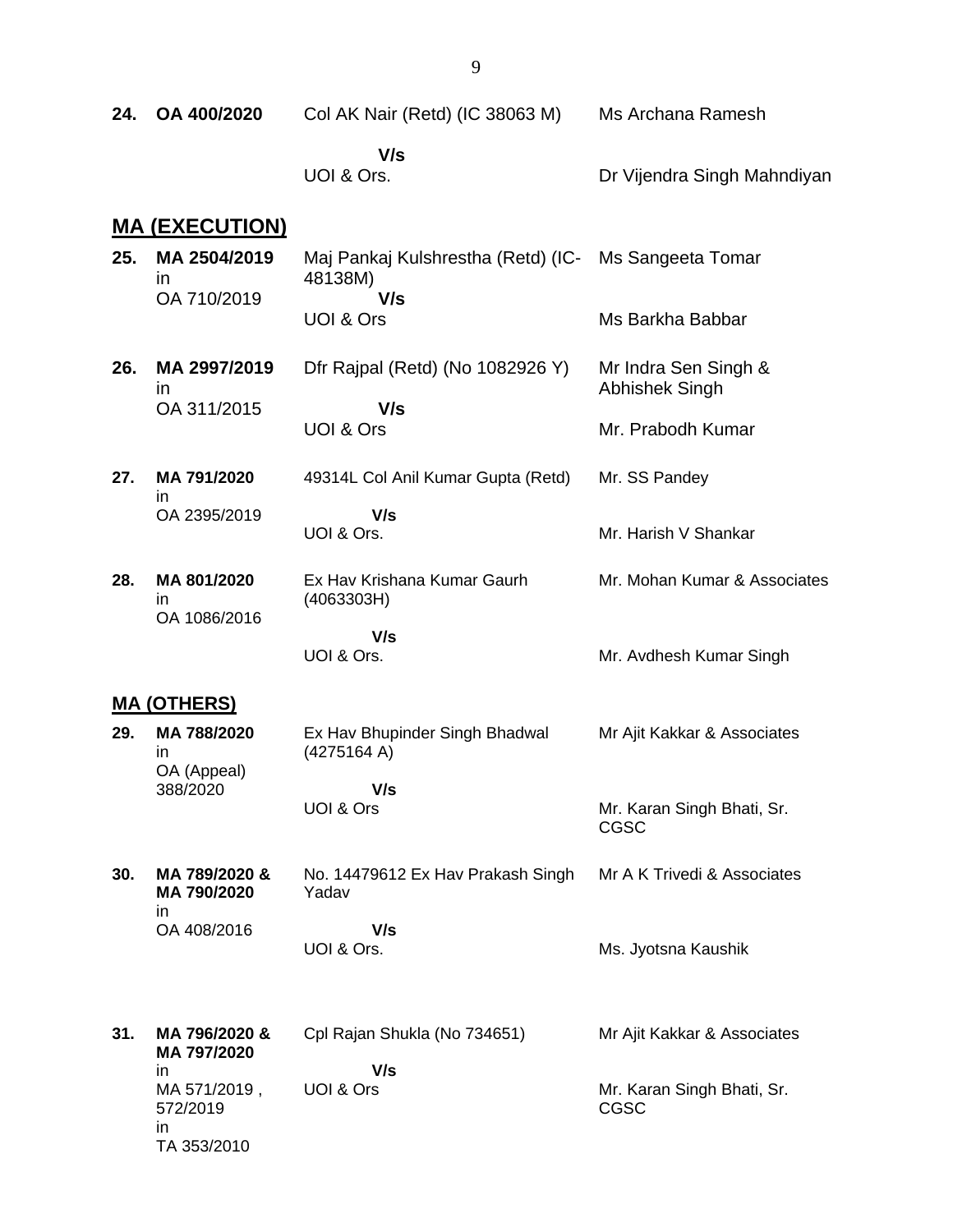## **PLEADINGS NOT COMPLETE**

| 32. | OA 833/2019<br>with | HFO KC Dogra (Retd) (No 242500) Mr Manoj Kr Gupta  |                                           |
|-----|---------------------|----------------------------------------------------|-------------------------------------------|
|     | MA 1474/2019        | V/s                                                |                                           |
|     |                     | UOI & Ors.                                         | Dr. Vijendra Singh Mahndiyan              |
| 33. | OA 1468/2019        | No 782990K Ex LAC Ravinder<br>Kumar                | Mr. VS Kadian                             |
|     |                     | V/s<br>UOI & Ors.                                  | Mr. Avdhesh Kumar                         |
| 34. | OA 2207/2019        | Ex Sep Jadeja Kiran Gambhir Sinh<br>(No 6944091 W) | Mr Mohan Kumar &<br>Associates            |
|     |                     | V/s<br>UOI & Ors.                                  | Mr. Karan Singh Bhati, Sr.<br><b>CGSC</b> |

## **PLEADINGS COMPLETE**

## **DATES WILL BE GIVEN BY THE TRIBUNAL OFFICER - ORDERS WILL BE UPLOADED ON THE WEBSITE**

| 35. | OA 250/2016                          | Ex Sgt Manoj Kumar Singh                                    | Mr. V S Kadian                                              |
|-----|--------------------------------------|-------------------------------------------------------------|-------------------------------------------------------------|
|     |                                      | V/s<br>UOI & Ors.                                           | Mr YP Singh                                                 |
| 36. | OA 1503/2016<br>with<br>MA 1121/2016 | Ex Sgt K Sivakumar<br>V/s<br>UOI & Ors.                     | Ms. Antima Bazaz & Joydeep<br>Mukherjee<br>Mr Prabodh Kumar |
| 37. | OA 1709/2017                         | Ex Nk (TS) Pitamber Rout<br>(No.4262202)                    | Mr Amit Sachan & Romil<br>Pathak                            |
|     |                                      | V/s<br>UOI & Ors.                                           | <b>Mr Arvind Patel</b>                                      |
| 38. | TA 1/2018<br>$WP(C)$ No-             | Ex Nk. Prem Singh                                           | Mr. S M Dalal                                               |
|     | 3519/1998                            | V/s<br>UOI & Ors.                                           | Mr Harish V Shankar                                         |
| 39. | OA 1168/2018<br>with<br>MA 2068/2019 | No. 86032-A Lt Cdr M Balakrishnan Mr. S C Jaidwal<br>(Retd) |                                                             |
|     |                                      | V/s<br>UOI & Ors.                                           | Mr. Arvind Patel                                            |
|     |                                      |                                                             |                                                             |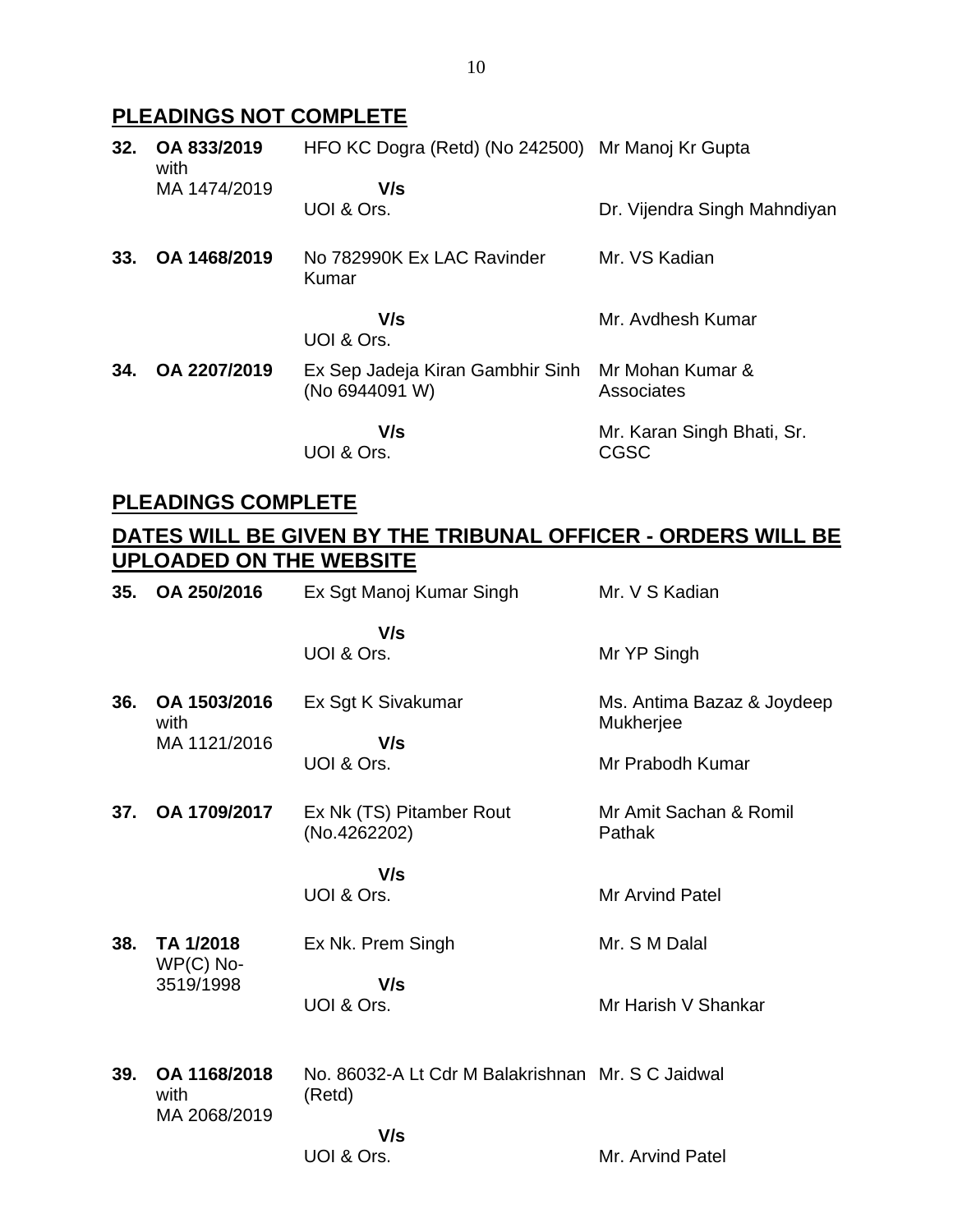| 40. | OA 1169/2018                        | Maj KK Tiwari (Retd) (IC-37474-Y) Mr Shakti Chand Jaidwal   |                                         |
|-----|-------------------------------------|-------------------------------------------------------------|-----------------------------------------|
|     |                                     | V/s<br>UOI & Ors.                                           | Mr J S Yadav                            |
| 41. | OA 662/2019<br>with<br>MA 1252/2019 | Smt. Shakuntala Devi Wd/O Late<br>Pnr Jala Singh (144985-A) | Ms. Archana Ramesh                      |
|     |                                     | V/s<br>UOI & Ors.                                           | Mr. Rajesh Kumar Das                    |
| 42. | OA 832/2019<br>with<br>MA 225/2020  | Ex Hony Nb Sub Rohitasy Meena<br>(No 14503501 K)            | Mr BS Chaudhary and Jasbir<br>Chaudhary |
|     |                                     | V/s<br>UOI & Ors.                                           | Dr. Vijendra Singh Mahndiyan            |
| 43. | OA 1217/2019                        | Col SK Singh (Retd) (IC 47824M)                             | Mr RK Rastogi                           |
|     |                                     | V/s<br>UOI & Ors.                                           | Mr Karan Singh Bhati, Sr<br><b>CGSC</b> |
|     | 44. OA 1763/2019<br>with            | IC-69477A Maj Abhishek Raheja                               | Mr. Rajiv Manglik                       |
|     | MA 557/2020                         | V/s<br>UOI & Ors.                                           | Mr Karan Singh Bhati, Sr<br><b>CGSC</b> |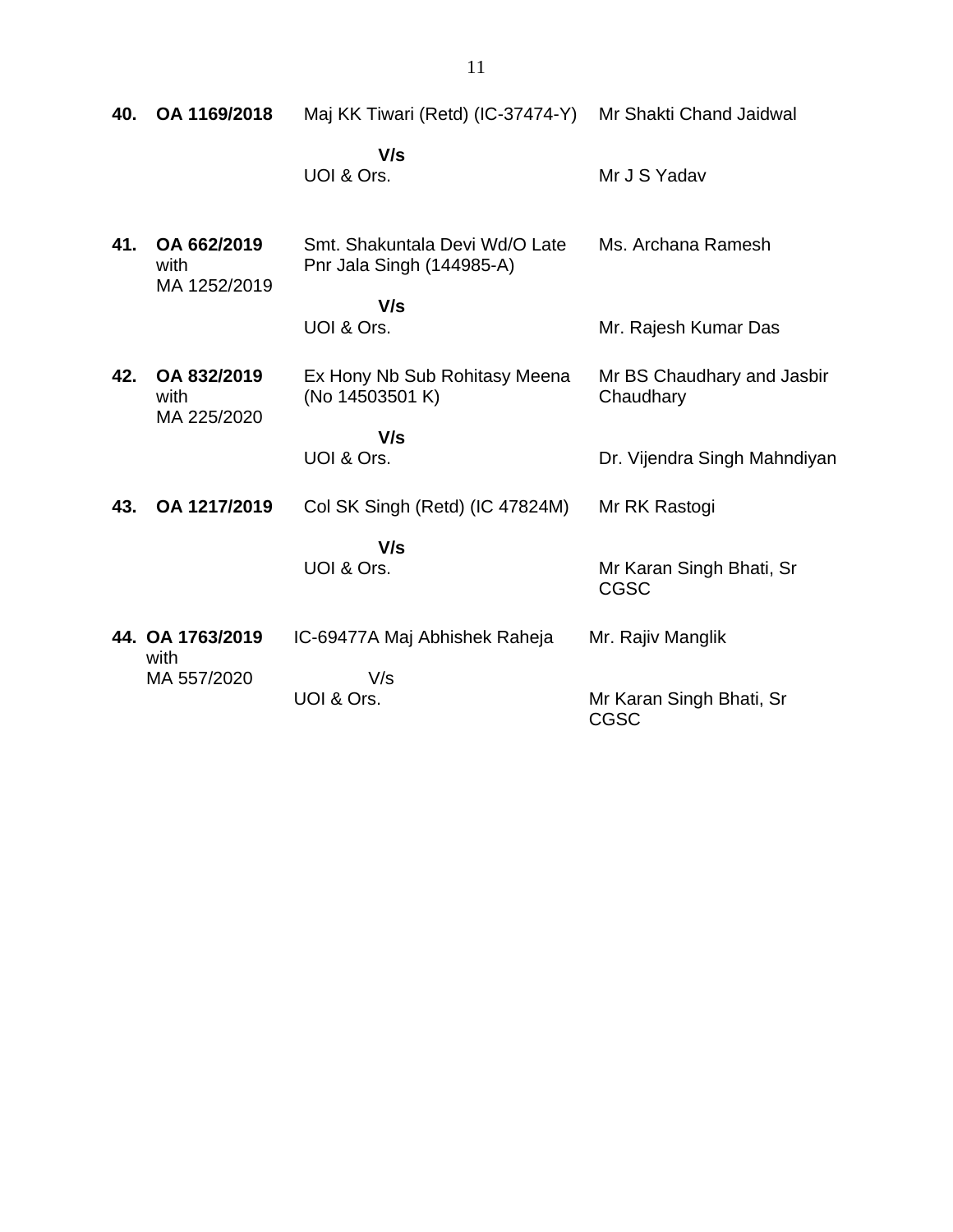## **THIS BENCH WILL NOT ASSEMBLE TODAY**

### **CORAM:**

## **HON'BLE MS. JUSTICE SUNITA GUPTA HON'BLE LT. GEN. PHILIP CAMPOSE**

| <u>S.</u><br><u>No.</u> | Case No.           | <b>Parties Name</b>               | <b>Advocate for Petitioner /</b><br><b>Respondents</b> |
|-------------------------|--------------------|-----------------------------------|--------------------------------------------------------|
|                         | <b>MA (OTHERS)</b> |                                   |                                                        |
| 1.                      | MA 2049/2019       | MA 2048/2019 & Gp Capt Aman Kapur | Mr. Ajai Bhalla                                        |
|                         | ın                 | V/s                               |                                                        |
|                         | OA 638/2018        | UOI & Ors                         | Ms Jyotsna Kaushik                                     |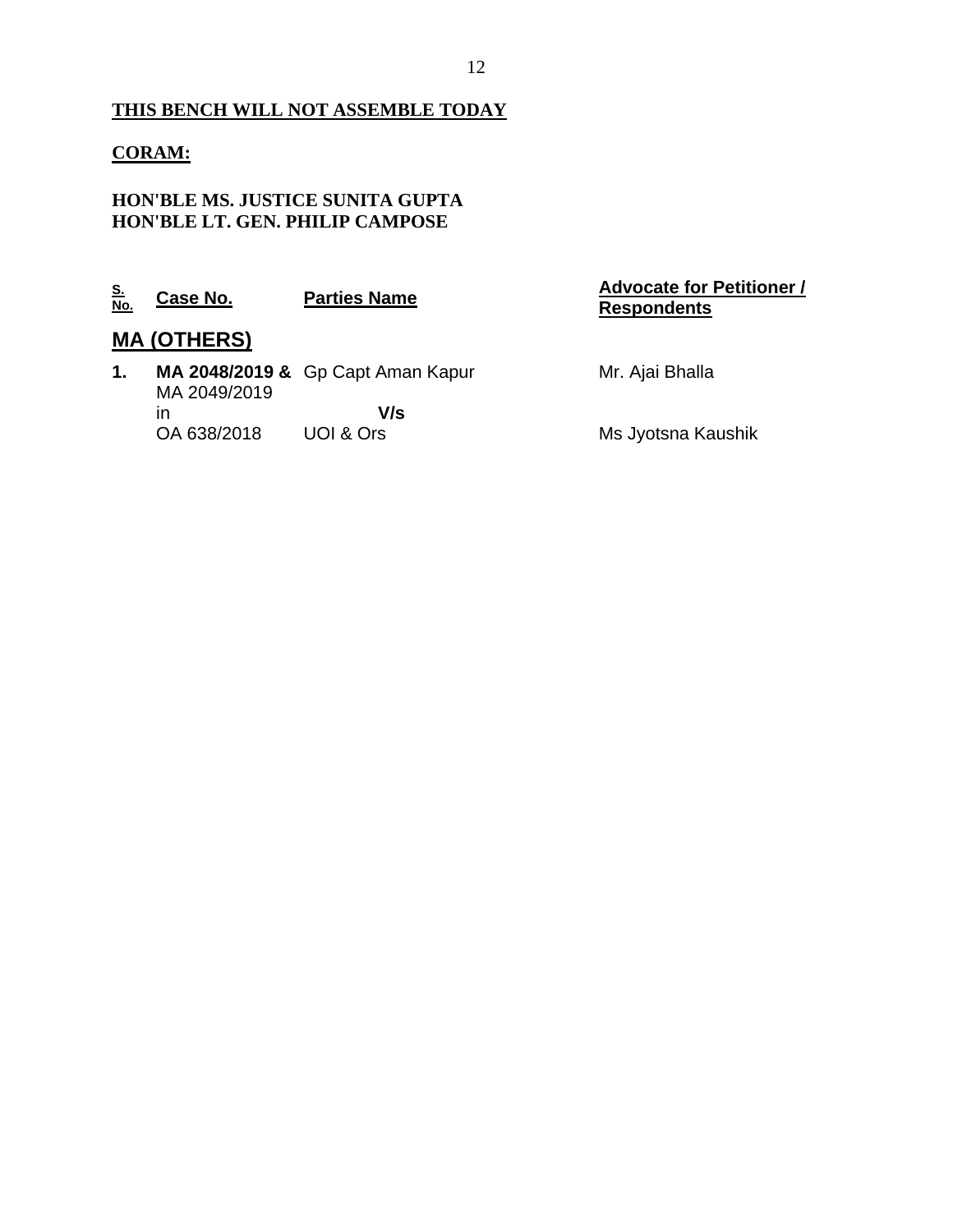# **ARMED FORCES TRIBUNAL, PRINCIPAL BENCH, NEW DELHI LIST OF BUSINESS**

**Date: 25-06-2020**

**Timing: 11:00 AM**

## **PRINCIPAL REGISTRAR COURT**

| <u>S.</u><br>No. | Case No.                             | <b>Parties Name</b>                                                                                              | <b>Advocate for Petitioner /</b><br><b>Respondents</b> |
|------------------|--------------------------------------|------------------------------------------------------------------------------------------------------------------|--------------------------------------------------------|
|                  | <b>For Appearance/Direction</b>      |                                                                                                                  |                                                        |
| 1.               | TA 1/2019<br>WP(C)<br>No.7620/2019   | Srinivasa Naidu Karaka (Ex EAP-3 Ms. Pallavi Awasthi<br>No.181078-T)                                             |                                                        |
|                  | (High Court of<br>Delhi)             | V/s<br>UOI & Ors.                                                                                                | Mr. Harish V Shankar                                   |
|                  |                                      |                                                                                                                  |                                                        |
| 2.               | OA 1092/2019<br>with<br>MA 1770/2019 | No. 642946-L JWO G Sasmal<br>(Retd.)                                                                             | Mr. Manoj Kr Gupta                                     |
|                  |                                      | V/s                                                                                                              |                                                        |
|                  |                                      | UOI & Ors.                                                                                                       | Dr. Vijendra Singh Mahndiyan                           |
| 3.               | OA 1093/2019<br>with                 | IC-27341P Col JP Hiremath (Retd)                                                                                 | Mr. Shakti Chand Jaidwal                               |
|                  | MA 600/2020                          | V/s                                                                                                              |                                                        |
|                  |                                      | UOI & Ors.                                                                                                       | Mr. J S Rawat                                          |
| 4.               | OA 1095/2019                         | No 7065659X Hony Nb Sub Ram<br>Siya Divedi (Since Deceased)<br>(Represented though his wife Smt<br>Krishna Devi) | Mr. SS Pandey & Associates                             |
|                  |                                      | V/s                                                                                                              | Mr. Shyam Narayan                                      |
|                  |                                      | UOI & Ors.                                                                                                       |                                                        |
| 5.               | OA 1172/2019<br>with<br>MA 1918/2019 | Ex Sgt Muralidhara Rao Sonduru<br>(No 761830 A)                                                                  | Mr Praveen Kumar                                       |
|                  |                                      | V/s                                                                                                              |                                                        |
|                  |                                      | UOI & Ors.                                                                                                       | Mr. S P Sharma                                         |
| 6.               | OA 1173/2019<br>with<br>MA 1919/2019 | Ex JWO Sudhir Kumar Saxena (No Mr Durgesh Kumar Sharma<br>651792L)<br>V/s                                        |                                                        |
|                  |                                      | UOI & Ors.                                                                                                       | Mr. K K Tyagi                                          |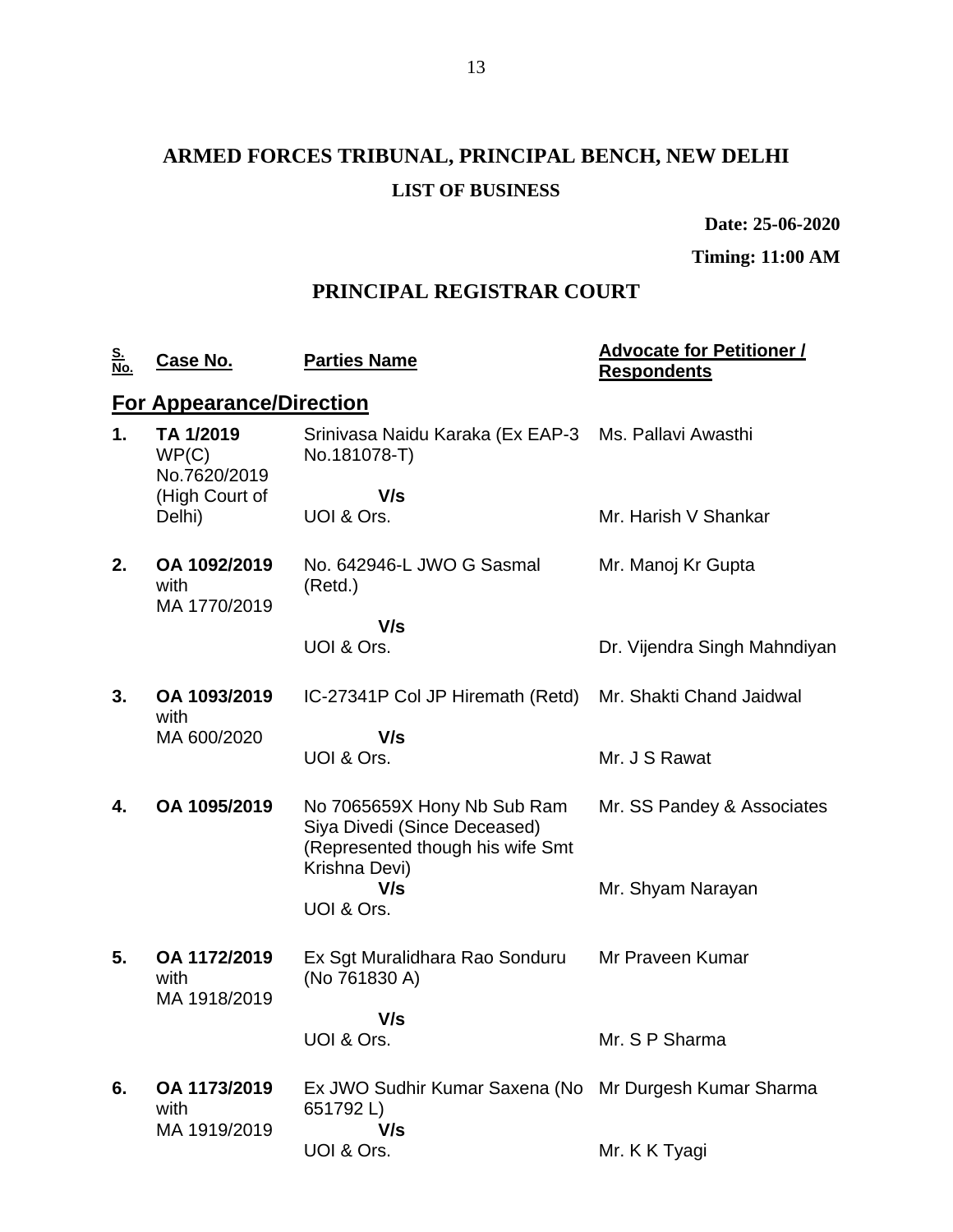| 7.  | OA 1174/2019<br>with                 | Ex JWO Ram Nath Shukla (No<br>677814)                         | Mr. Baljeet Singh                       |
|-----|--------------------------------------|---------------------------------------------------------------|-----------------------------------------|
|     | MA 1920/2019                         | V/s<br>UOI & Ors.                                             | Mr Karan Singh Bhati, Sr<br><b>CGSC</b> |
| 8.  | OA 1178/2019                         | Ex JWO Shri Prasad (NO 670697B) Mr. Praveen Kumar             |                                         |
|     |                                      | V/s<br>UOI & Ors.                                             | Mr Shyam Narayan                        |
| 9.  | OA 1519/2019<br>with<br>MA 665/2020  | Wg Cdr Jai Prakash (Retd) (No<br>25363)<br>V/s                | Mr Baljeet Singh                        |
|     |                                      | UOI & Ors.                                                    | Ms. Jyotsna Kaushik                     |
| 10. | OA 1520/2019<br>with<br>MA 2456/2019 | No. 640797-N Sgt Raghu Nath Jha Mr. B P Vaishnav &<br>(Retd.) | Associates                              |
|     |                                      | V/s<br>UOI & Ors.                                             | Mr. S D Windlesh                        |
| 11. | OA 1727/2019                         | IC-47908F Col Ran Singh Dudee                                 | Mr. Rajiv Manglik                       |
|     |                                      | V/s<br>UOI & Ors.                                             | Mr. J S Yadav                           |
| 12. | OA 1730/2019                         | Ex MC AA II Sreenivas Yadati (NO<br>182176N)                  | Mr. Ved Prakash                         |
|     |                                      | V/s<br>UOI & Ors.                                             | Mr Arvind Patel                         |
| 13. | OA 1731/2019<br>with                 | No 760534S Ex Cpl Santosh Kumar Mr. Manoj Kumar Gupta         |                                         |
|     | MA 2654/2019                         | V/s<br>UOI & Ors.                                             | Mr Harish V Shankar                     |
| 14. | OA 1750/2019                         | Gp Capt Pavan Kumar (21399-R)                                 | Mr. Ajit Kakkar & Associates            |
|     |                                      | V/s<br>UOI & Ors.                                             | Mr. Neeraj, Sr. CGSC                    |
| 15. | OA 1751/2019<br>with                 | IC-55979X Lt Col L S Bisht                                    | Mr. Ajit Kakkar & Associates            |
|     | MA 2662/2019                         | V/s<br>UOI & Ors.                                             | Mr Karan Singh Bhati, Sr<br><b>CGSC</b> |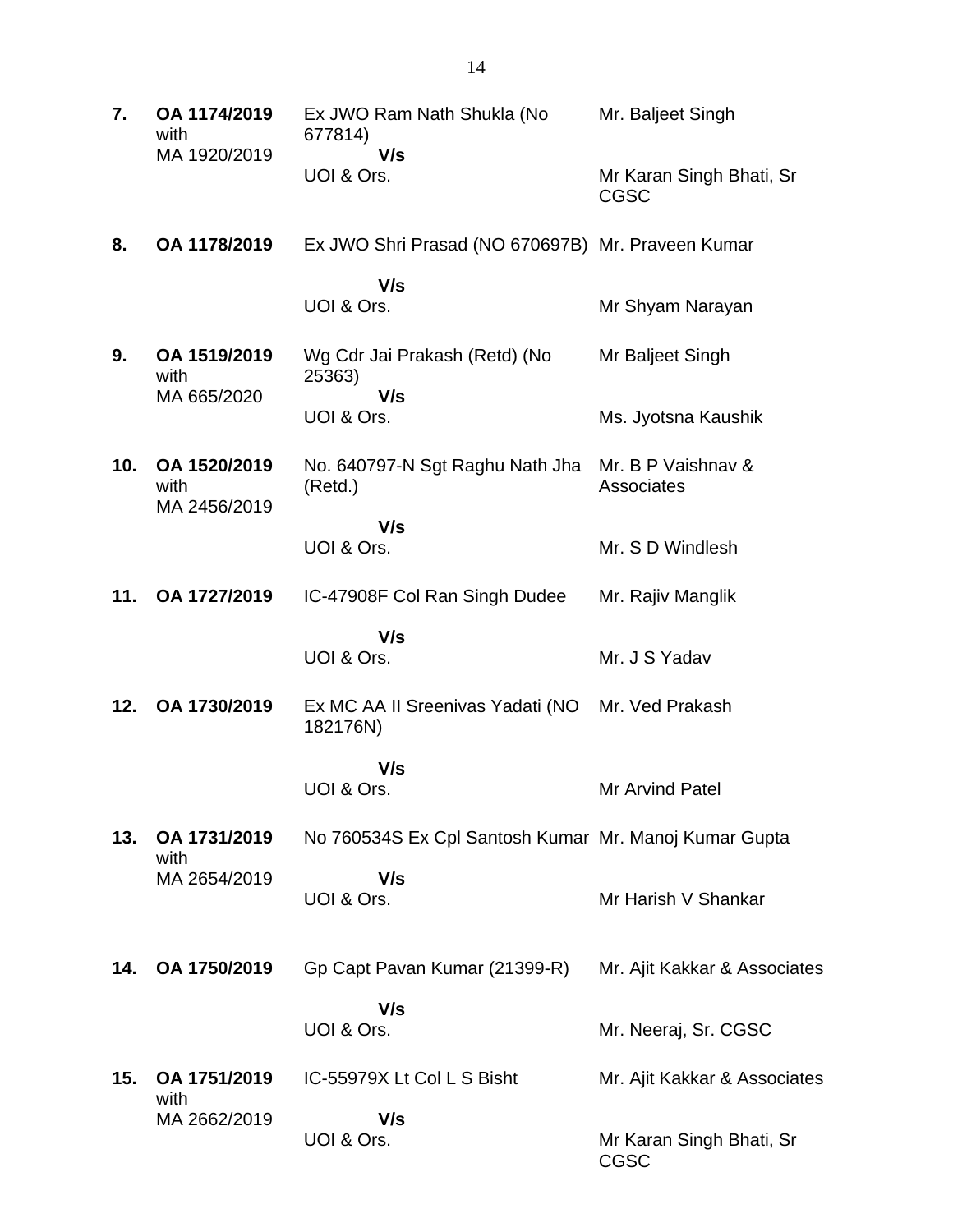| 16. | OA 1772/2019                         | Sgt Parekeswar Barick (No 902152 Mr Virender Singh Kadian<br>F) |                              |
|-----|--------------------------------------|-----------------------------------------------------------------|------------------------------|
|     |                                      | V/s<br>UOI & Ors.                                               | Mr. Satya Ranjan Swain       |
| 17. | OA 1802/2019<br>with<br>MA 2690/2019 | Ex HFO Indra Bhushan Tiwary (No<br>671786 A)                    | Mr Praveen Kumar             |
|     |                                      | V/s<br>UOI & Ors.                                               | Mr. V S Tomar                |
| 18. | OA 1807/2019                         | Ex Hav Manohar Lal (No 03984926 Mr Shakti Chand Jaidwal<br>A)   |                              |
|     |                                      | V/s<br>UOI & Ors.                                               | Mr. S D Windlesh             |
| 19. | OA 1844/2019                         | Lt Cdr Pawan Kumar (Retd) (No<br>06086 F)                       | Mr Santhosh Krishnan         |
|     |                                      | V/s<br>UOI & Ors.                                               | Mr. Harish V Shankar         |
| 20. | OA 1855/2019                         | Ex WO Dhirendra Vir (624692-F)                                  | Ms. Pallavi Awasthi          |
|     |                                      | V/s<br>UOI & Ors.                                               | None                         |
| 21. | OA 1926/2019                         | Ex CHAM (W) Ranajit Mohapatra<br>$(135939-B)$                   | Mr. Ajit Kakkar              |
|     |                                      | V/s<br>UOI & Ors.                                               | Dr. Vijendra Singh Mahndiyan |
| 22. | OA 1928/2019<br>with<br>MA 2806/2019 | No. 14577161-F Ex Sep K<br>Saravana Sundaresan                  | Ms. Archana Ramesh           |
|     |                                      | V/s<br>UOI & Ors.                                               | Mr. K K Tyagi                |
| 23. | OA 1929/2019<br>with                 | No. 14416930-P Ex Hav B Srinivas Ms. Archana Ramesh             |                              |
|     | MA 2807/2019                         | V/s<br>UOI & Ors.                                               | Ms. Suman Chauhan            |
| 24. | OA 2068/2019<br>with<br>MA 2973/2019 | JC-761262Y Sub Vasantha Kumar<br>(Retd.)                        | Ms. Archana Ramesh           |
|     |                                      | V/s<br>UOI & Ors.                                               | Ms. Barkha Babbar            |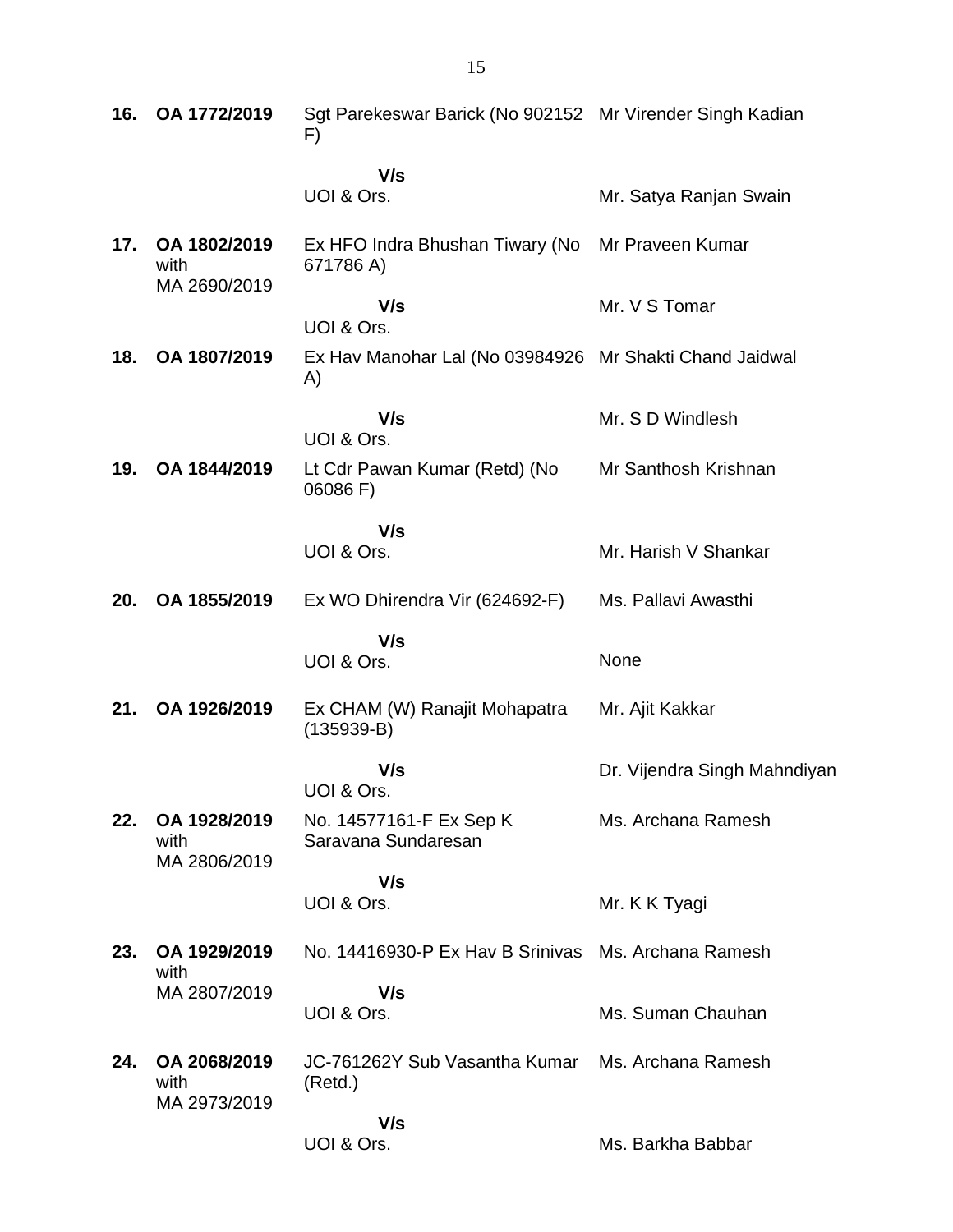| 25. | OA 2246/2019<br>with<br>MA 316/2020 | JC-812345P Nb Sub/Clk (SD)<br>Tangatur Madhava Munni Reddy    | Mr. Indra Sen Singh/Abhishek<br>Singh |
|-----|-------------------------------------|---------------------------------------------------------------|---------------------------------------|
|     |                                     | V/s<br>UOI & Ors.                                             | Ms. Barkha Babbar                     |
| 26. | OA 22/2020                          | Ex Sep/DSC Kedar Singh (No<br>6927328 M)                      | Mr US Maurya                          |
|     |                                     | V/s<br>UOI & Ors.                                             | Mr. J S Rawat                         |
| 27. | OA 23/2020                          | No 14588514W Ex Sep/DSC<br>Ramesh Chandra Nayak               | Mr US Maurya                          |
|     |                                     | V/s                                                           |                                       |
|     |                                     | UOI & Ors.                                                    | Mr. Harish V Shankar                  |
| 28. | OA 24/2020                          | No 13979272P Ex Sep/DSC<br><b>Kumod Singh</b>                 | Mr US Maurya                          |
|     |                                     | V/s<br>UOI & Ors.                                             | Mr. J S Yadav                         |
| 29. | OA 25/2020                          | Ex Sep/DSC Tara Shankar Pal<br>(14263654 Y)                   | Mr US Maurya                          |
|     |                                     | V/s                                                           |                                       |
|     |                                     | UOI & Ors.                                                    | Ms. Suman Chauhan                     |
| 30. | OA 26/2020                          | Brig Sandeep Bhalla (IC 47999 W)                              | Mr SS Pandey & Associates             |
|     |                                     | V/s<br>UOI & Ors.                                             | Mr. Tarunvir Singh Khehar             |
| 31. | OA 28/2020                          | Sep Ramesh Kumar Malla (504467 - Mr. Narender Kaushik &<br>F) | Pankaj Kaushik                        |
|     |                                     | V/s<br>UOI & Ors.                                             | Mr. Satya Ranjan Swain                |
| 32. | OA 29/2020<br>with<br>MA 39/2020    | JC-240679H Ris Ranjeet Singh<br>(Retd.)                       | Ms. Archana Ramesh                    |
|     |                                     | V/s<br>UOI & Ors.                                             | Mr. S D Windlesh                      |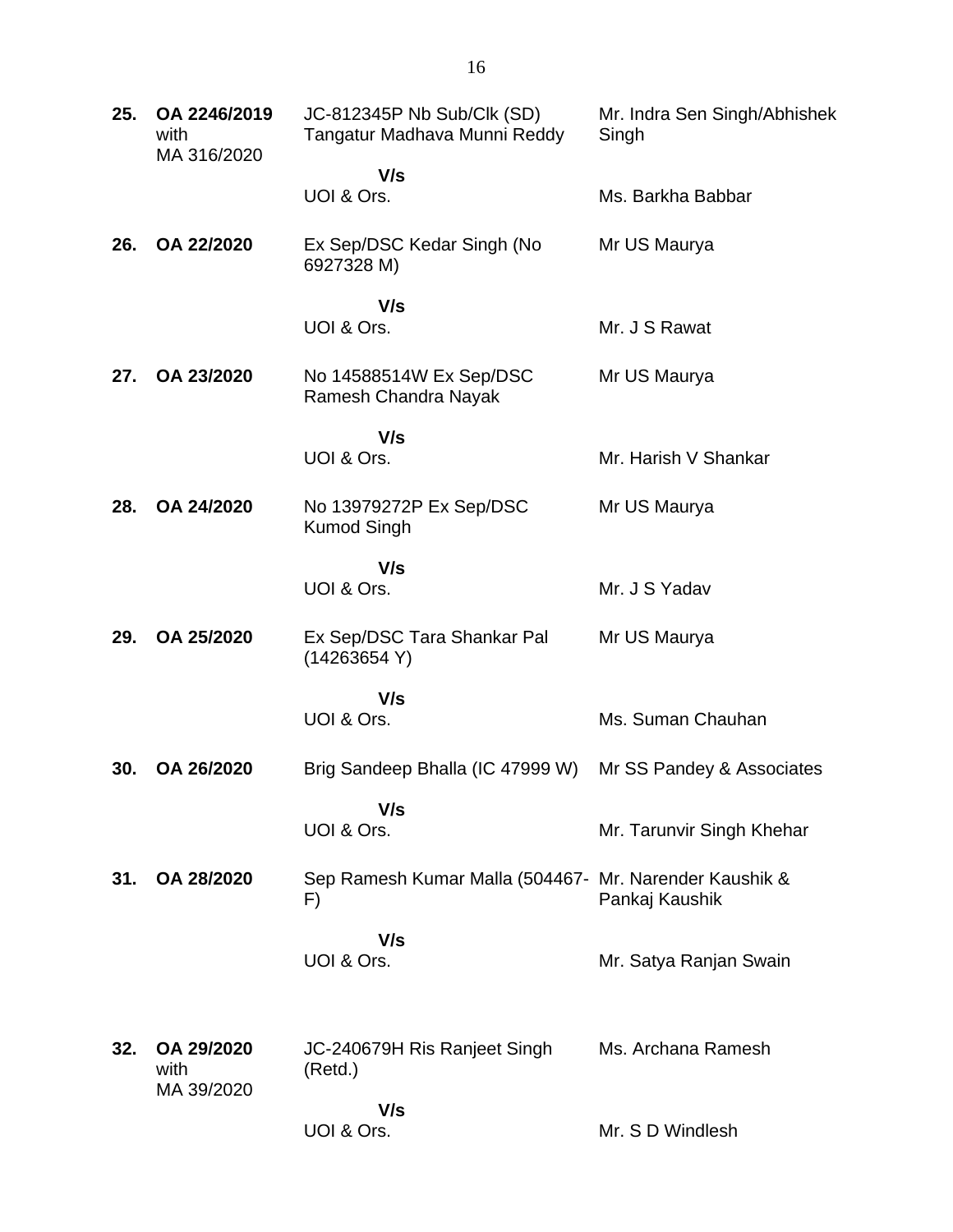| 33. | OA 35/2020                         | JC-532017 Sub Kunwar Singh                                       | Mr. Manoj Kr Gupta                            |
|-----|------------------------------------|------------------------------------------------------------------|-----------------------------------------------|
|     |                                    | V/s<br>UOI & Ors.                                                | Mr. Avdhesh Kumar Singh                       |
| 34. | OA 55/2020                         | IC-41726X Col Singh Raj Verma<br>(Retd)                          | Mr V S Kadian                                 |
|     |                                    | V/s<br>UOI & Ors.                                                | Mr. K K Tyagi                                 |
| 35. | OA 56/2020                         | No 2715885W Ex Rect Narendra<br>Singh                            | Mr VS Kadian                                  |
|     |                                    | V/s<br>UOI & Ors.                                                | Ms. Jyotsna Kaushik                           |
| 36. | OA 297/2020                        | Ex Hav (PA) Dharminder Singh(No<br>4194756 K)                    | Mr Indra Sen Singh &<br><b>Abhishek Singh</b> |
|     |                                    | V/s<br>UOI & Ors.                                                | Ms. Barkha Babbar                             |
| 37. | OA 316/2020                        | Sub Santosh Kumar Singh (JC<br>762973L)                          | Mr Ved Prakash                                |
|     |                                    | V/s<br>UOI & Ors.                                                | Mr. Neeraj, Sr. CGSC                          |
| 38. | OA 317/2020<br>with<br>MA 397/2020 | Ex Signalman Jagdeep Singh (No<br>15725223F)                     | Ms Archana Ramesh                             |
|     |                                    | V/s<br>UOI & Ors.                                                | Mr. Prabodh Kumar                             |
| 39. | OA 319/2020<br>with                | Smt. Bimla                                                       | Ms. Archana Ramesh                            |
|     | MA 399/2020                        | V/s<br>UOI & Ors.                                                | Ms. Barkha Babbar                             |
| 40. | OA 320/2020<br>with<br>MA 400/2020 | Ex Sep Dulal Chandra Goswami<br>$(1260382-Y)$                    | Mr. Ajit Kakkar & Associates                  |
|     |                                    | V/s<br>UOI & Ors.                                                | Mr. Niranjana Dass                            |
| 41. | OA 321/2020<br>with<br>MA 401/2020 | JC-762978K Sub Lalit Mohan Singh Mr. Ved Prakash<br><b>Bisht</b> |                                               |
|     |                                    | V/s<br>UOI & Ors.                                                | None                                          |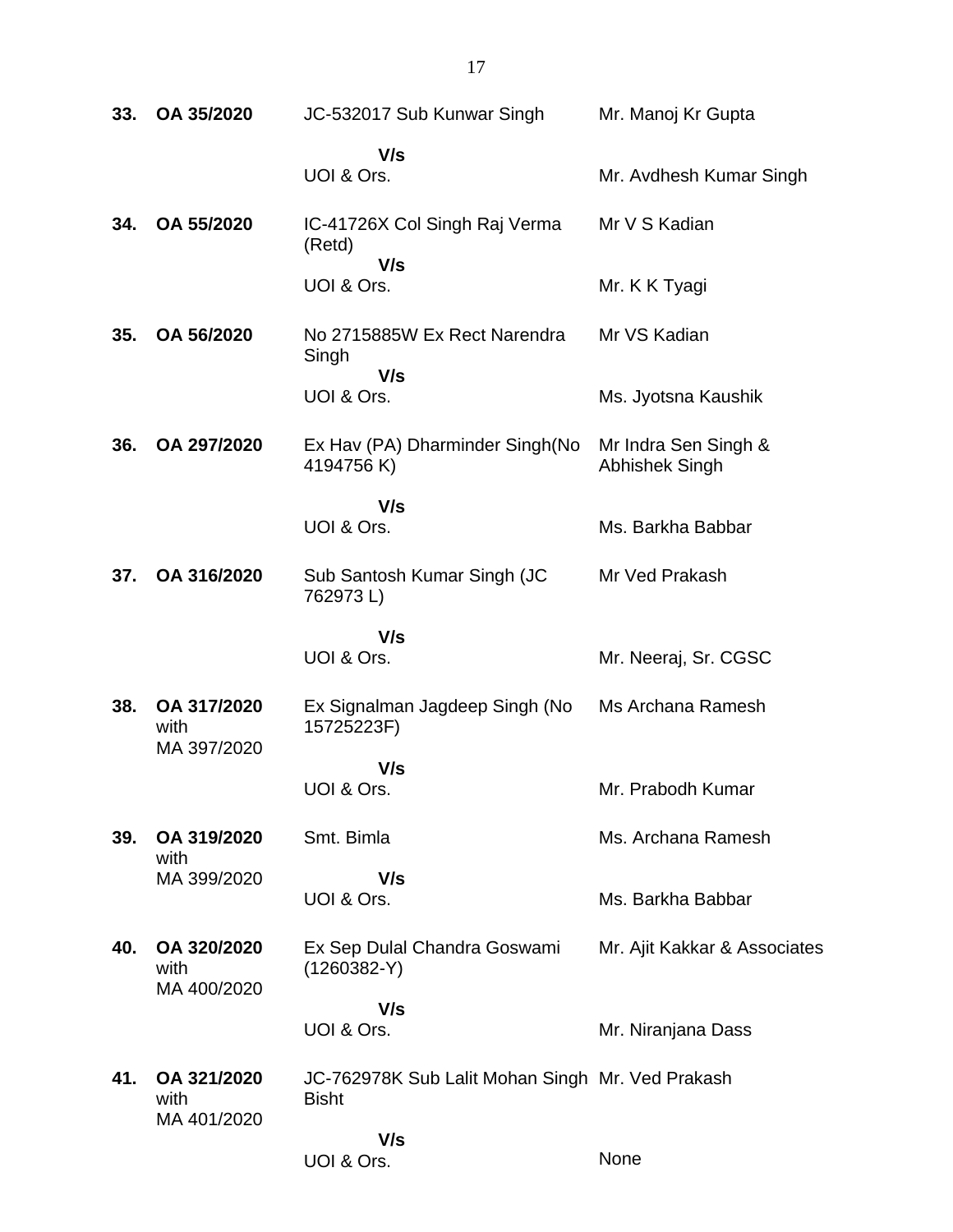| 42. | OA 323/2020<br>with<br>MA 403/2020 | Ex Hav (Hony Nb Sub) Karnail<br>Singh (01289568-L)                       | Mr. U S Maurya                                   |
|-----|------------------------------------|--------------------------------------------------------------------------|--------------------------------------------------|
|     |                                    | V/s<br>UOI & Ors.                                                        | Mr. D K Sabat                                    |
| 43. | OA 326/2020                        | Ex Nk Dilip Kumar Bawali (No<br>14352991 H)                              | Mr Ajit Kakkar, Madhuri Koli<br>and Alpana Yadav |
|     |                                    | V/s<br>UOI & Ors.                                                        | Mr. V Pattabhi Ram                               |
| 44. | OA 328/2020                        | Sub Ashok Kumar Tiwari (Retd) (JC Mr SS Pandey & Associates<br>760632 F) |                                                  |
|     |                                    | V/s<br>UOI & Ors.                                                        | Mr. Avdhesh Kumar Singh                          |
| 45. | OA 329/2020                        | Nk Rajpal Singh (Retd) (No<br>3004455 W)                                 | Mr Manoj Kr Gupta                                |
|     |                                    | V/s<br>UOI & Ors.                                                        | Mr. Rajeev Kumar                                 |
| 46. | OA 331/2020                        | No 777118H Ex Sgt Kunal Palit                                            | Mr VS Kadian                                     |
|     |                                    | V/s<br>UOI & Ors.                                                        | Mr. V Pattabhi Ram                               |
| 47. | OA 332/2020<br>with                | No 648321K Ex MWO Bharat Roy                                             | Mr VS Kadian                                     |
|     | MA 413/2020                        | V/s<br>UOI & Ors.                                                        | Mr. Neeraj, Sr. CGSC                             |
| 48. | OA 333/2020<br>with                | No 775212A Ex Sgt Manish Kumar Mr. VS Kadian                             |                                                  |
|     | MA 414/2020                        | V/s<br>UOI & Ors.                                                        | Mr. Prabodh Kumar                                |
| 49. | OA 334/2020<br>with                | No 674615B Ex Cpl Neeraj Kumar Mr VS Kadian                              |                                                  |
|     | MA 415/2020                        | V/s<br>UOI & Ors.                                                        | Mr. Neeraj, Sr. CGSC                             |